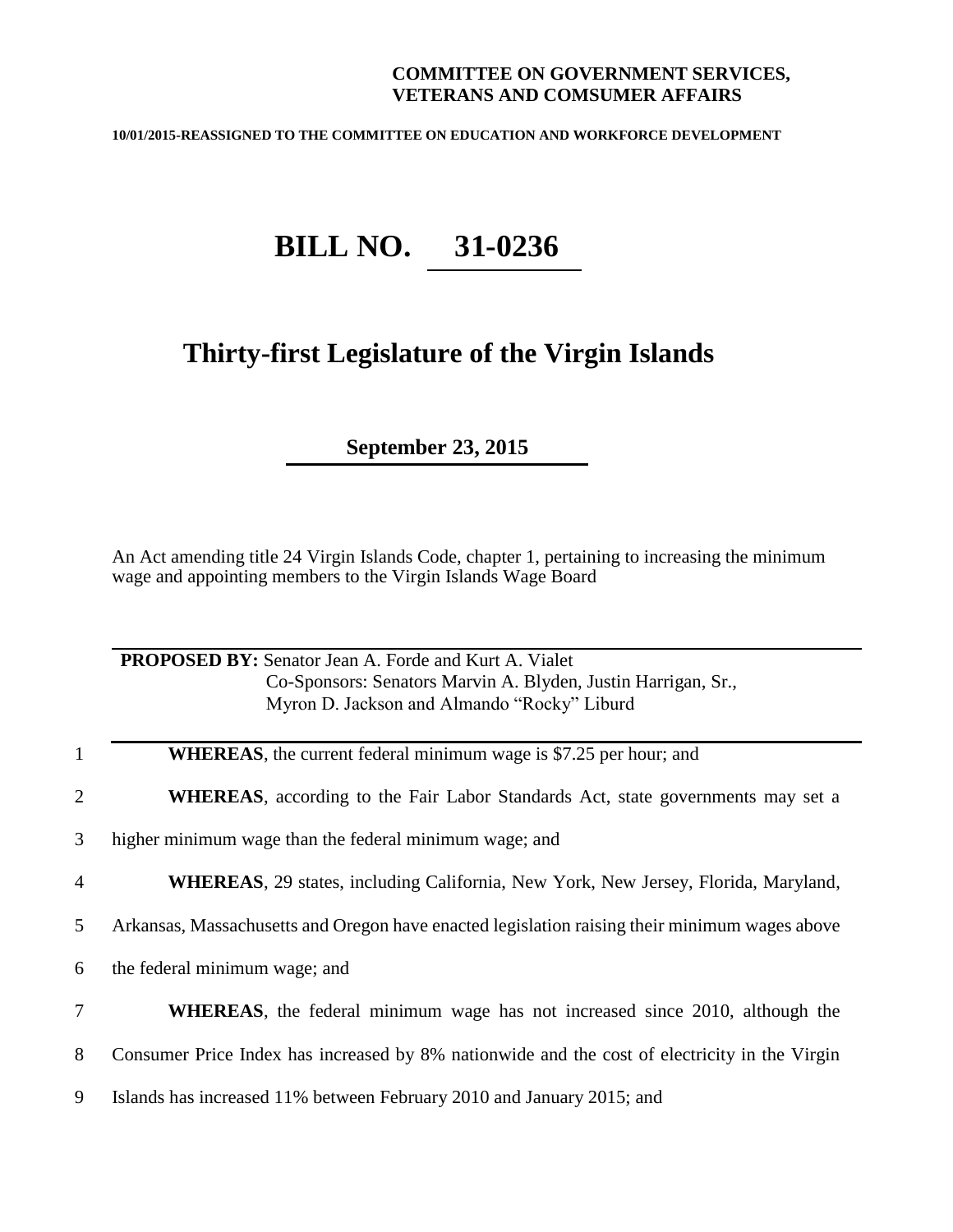| $\mathbf{1}$   | <b>WHEREAS</b> , the federal minimum wage has failed to keep pace with the cost of living, as        |
|----------------|------------------------------------------------------------------------------------------------------|
| $\overline{2}$ | the minimum wage of \$1.60 which prevailed in 1968 would be the equivalent of \$10.88 in 2014        |
| 3              | dollars; and                                                                                         |
| $\overline{4}$ | <b>WHEREAS</b> , the cost of living on the Virgin Islands has increased tremendously; however,       |
| 5              | wages have not been adjusted accordingly, thereby causing an increased incidence in the number       |
| 6              | of "working poor"; and                                                                               |
| $\tau$         | WHEREAS, studies have demonstrated an increase in the minimum wage will not                          |
| $8\phantom{.}$ | negatively affect employment levels if the minimum wage does not exceed 50% of the average           |
| $\mathbf{9}$   | wages in that jurisdiction; and                                                                      |
| 10             | <b>WHEREAS</b> , increasing the minimum wage will reduce the incidence of poverty in the             |
| 11             | territory and will serve to foster the declared policy of the Legislature of the Virgin Islands of   |
| 12             | promoting regular employment of workers by giving the unemployed an incentive to look for            |
| 13             | work; Now, Therefore,                                                                                |
| 14             | Be it enacted by the Legislature of the Virgin Islands:                                              |
| 15             | <b>SECTION 1.</b> Title 24 Virgin Islands Code, chapter 1, section 2 is amended by adding a          |
| 16             | definition of "tipped employee" to read:                                                             |
| 17             | "tipped employee" means any employee who customarily and regularly receives more than                |
| 18             | \$70 per month in income from gratuities received from a guest, patron, or customer for services     |
| 19             | rendered.                                                                                            |
| 20             | <b>SECTION 2.</b> Title 24 Virgin Islands Code, chapter 1, section 4, is amended as follows:         |
| 21             | in subsection (a) by striking all language after the phrase "every employer shall pay to each of his |
| 22             | employees at a rate not less than" and by inserting : "\$8.35 per hour beginning one calendar month  |
| 23             | after the first day of the quarter immediately following the enactment of this legislation, not less |
| 24             | \$9.50 per hour during the year beginning January 1, 2016, not less than \$10.50 per hour during the |
| 25             | year beginning January 1, 2017, and not less than the minimum wage determined in accordance          |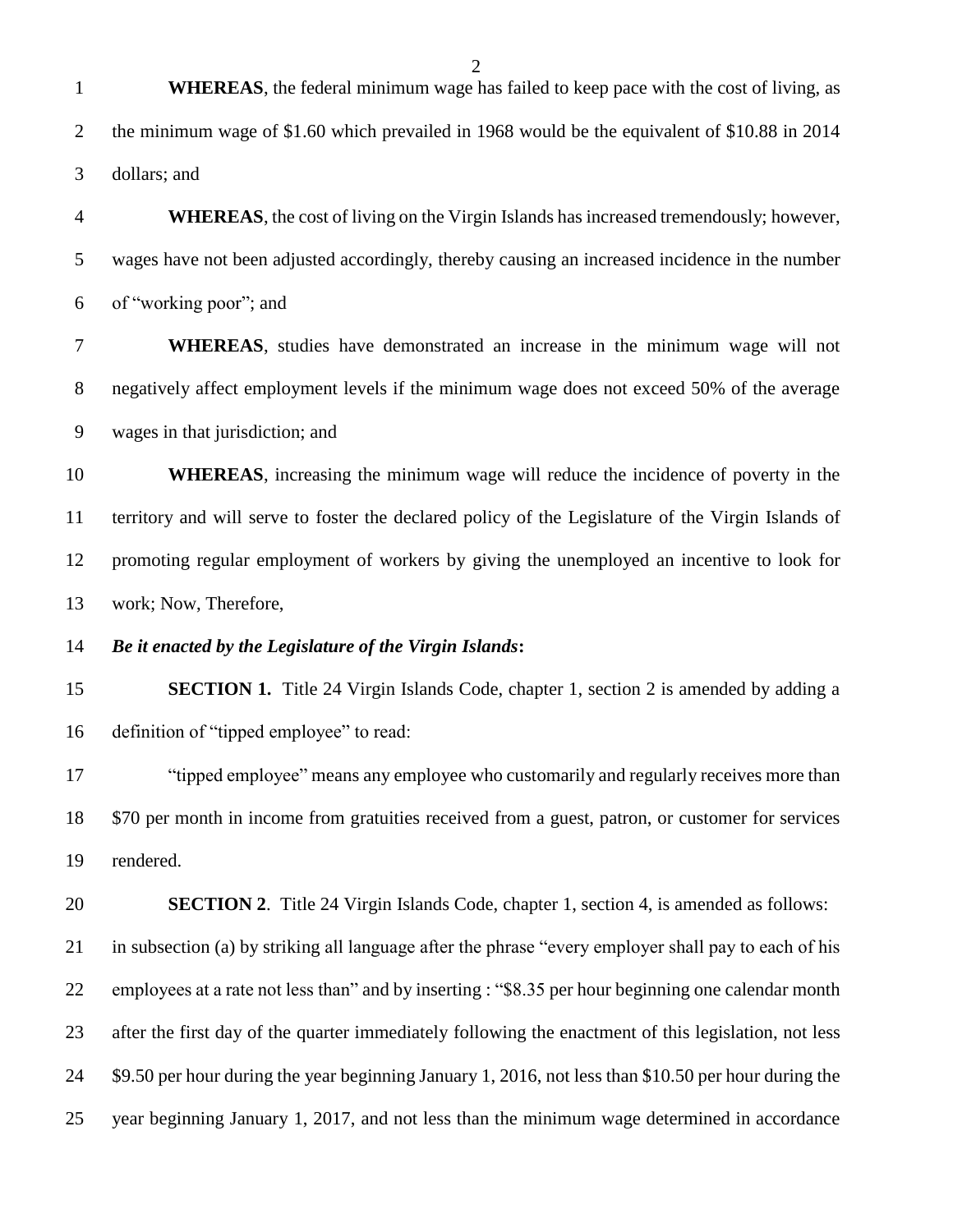| $\mathbf{1}$   | with subsection (b) of this section; but tourist service and restaurant employees who are tipped          |
|----------------|-----------------------------------------------------------------------------------------------------------|
| $\overline{2}$ | employees, employees who are less than 18 years of age, full-time high school students, and               |
| 3              | employees of businesses that have gross receipts of less than \$150,000 per year shall be paid at a       |
| $\overline{4}$ | rate not more than \$.35 per hour under the minimum rate set in this subsection or in accordance          |
| 5              | with subsection (b)"; and in subsection (b) by striking "1990" and inserting "2017".                      |
| 6              | <b>SECTION 3.</b> Title 24 Virgin Islands Code, chapter (a), is amended as follows:                       |
| $\tau$         | Section 6, subsection (f), paragraph (3), is amended by striking all language after                       |
| $8\,$          | "regulations";                                                                                            |
| 9              | Section 7, subsection (g), is amended by striking "48" and inserting "40"; and                            |
| 10             | Section 12 is amended by striking "deficiency" and inserting "disability                                  |
| 11             | SECTION 4. If there are any vacancies on the Virgin Islands Wage Board on the effective                   |
| 12             | date of this Act, not later than 45 days after the enactment date, the Governor shall submit to the       |
| 13             | Legislature of the Virgin Islands sufficient names to fill these vacancies. The terms of these            |
| 14             | members begin immediately upon confirmation by the Legislature and expire on June 30 <sup>th</sup> of the |
| 15             | third year after their confirmation.                                                                      |
| 16             | <b>BILL SUMMARY</b>                                                                                       |
| 17             | This bill increases the minimum wage to \$8.35 per hour beginning one month after the first               |
| 18             | day of the quarter following the enactment of this legislation, and further increases said minimum        |

 day of the quarter following the enactment of this legislation, and further increases said minimum wage to \$9.50 per hour beginning January 1, 2016. Further, the bill provides that beginning January 1, 2017, the Virgin Islands Wage Board will set the minimum wage in accordance with the provisions of 24 VIC 4(b). It also provides that the Wage Board may prescribe overtime pay for tipped tourism service and restaurant employees after 40 hours per week as opposed to the 48 hours per week established in current territorial law. Title 24 Virgin Islands Code, chapter 1, section 12 is also amended by replacing the reference to physical and mental "deficiencies" with the currently accepted term "disabilities." Finally, the bill requires the Governor to nominate